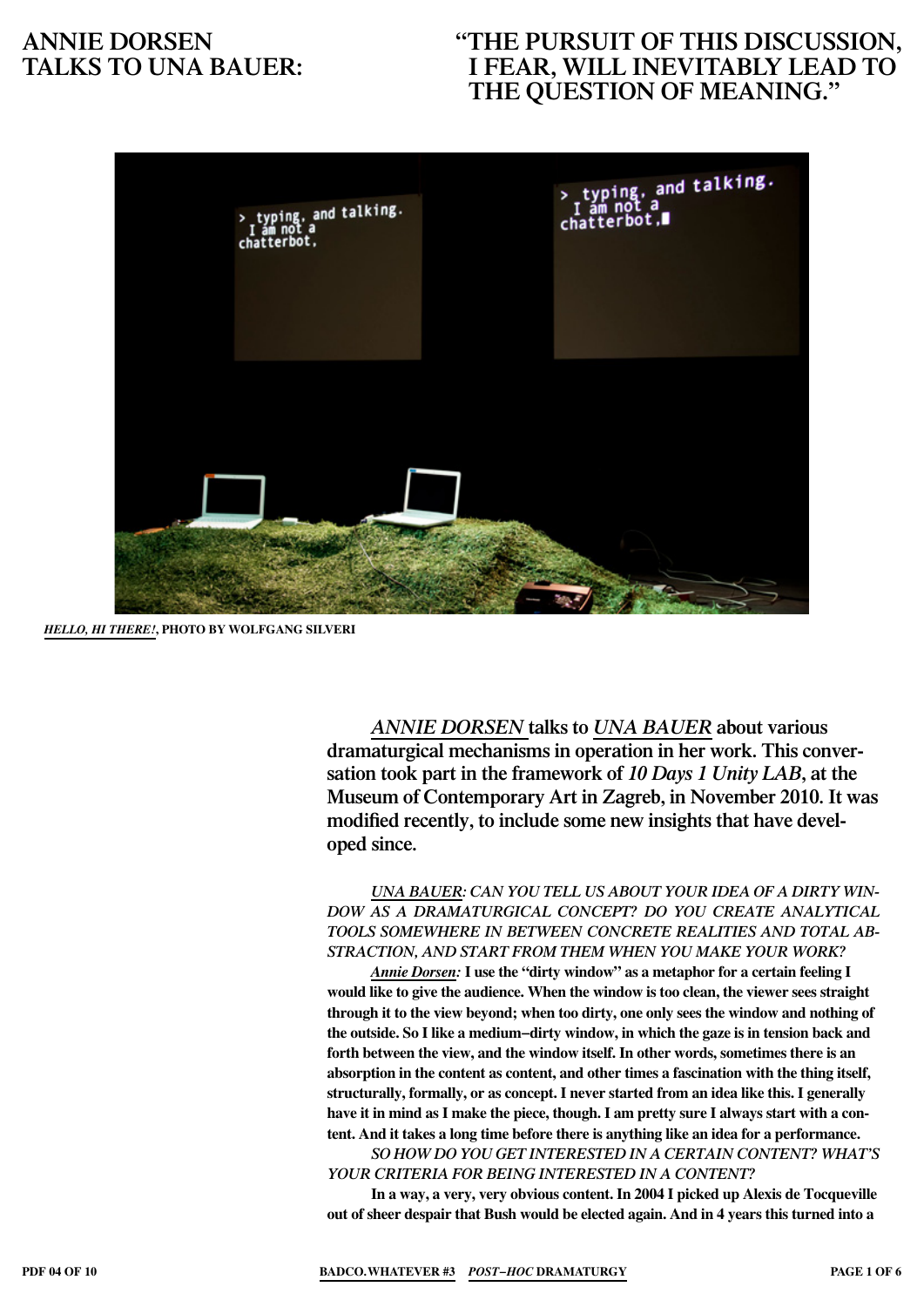### **"The pursuit of this discussion, I fear, will inevitably lead to the question of meaning."**

**piece in which I offered all the "real estate" of time/space inside a performance for sale to the public to fill with their own desires/ideas. I kept the title: Democracy in America.**

*How was that for sale? After the show? Metaphorically or literally?*

**I made a website — people could register, fill out a form with their idea, I would get back to them with a price, and they would pay. Literally, pay in money to have their idea included in the show. The piece was nothing but these ideas of the public. I didn't add anything. I just arranged and implemented.**

*So what kind of ideas were they? Like... I want the actor to wear pink? Or I want the actor to say this or that? Does the website still exist?*

**Some people gave one line of text — some gave a costume idea — or a gesture** — or a sound — and so on. I let the website expire, it's gone now, so you can't see the **whole list. But I think I made some errors in execution, in fact. I didn't do enough transformation of concepts. I had an idea that I should try to interfere as little as possible. I saw my role as that of providing a service — rather than "making a piece". And I'm not sure now if that was the right move. I was quite convinced at the time. But I wasn't totally happy with the result. Because of course, everything was transformed anyway. I couldn't get it pure enough.**

*How did it look like as a result?*

**It looked like a strange vaudeville. Or live television surfing.**

*So what did you do if two people proposed diametrically opposed things? How did you decide?*

**It didn't actually happen that we were tested this way. We made all purchases transparent on the website. So people did start to respond to each other. But no one had the idea to purchase, for example, that we should not do something someone else purchased. It's a pity.**

*Did you have a prepared strategy for dealing with everything? Or was it developed along the way?*

**It was developed along the way. We had no idea whatsort of things people would buy. I imagined people doing much more difficult tests. Or purchasing things that were not physically possible, or that would have required millions of dollars or something.**

*But you didn't offer anything in advance? It was all their propositions?*

**We had categories on the site. So there was a category for text options, movement options, abstract concepts.I would love to do it again. And get itstronger in the execution.** *It must have been really fun to do.* 

**It was great in the development. And the concept and all the work leading up to the concept. The final product was… Well, let's say many people are very fierce in their love for the piece, but I am not entirely satisfied.**

#### *Did you get any feedback from those who bought it?*

**Yes. One or two were disappointed that we didn't transform their idea into "ART". They wanted to see their idea woven into some kind of seamless whole with the others. Other people were happy because they got their words on stage. There was a poet from Canada, a real disaster — in fact, it's histext we use for I Miss[1] — completely shit poet — and he was soooo happy that HIS WORDS were spoken onstage in New York City. It made his life, I think. I should really write him to tell him about the film, that it is being screened in Los Angeles at a big film festival and so on.**

*Did they feel they had some ownership of the piece?*

**Well, right, it was their idea, we did it as precise as possible according to their description.If they were not happy, then I guessthey wanted to see something that is not what they said they wanted.**

*How did you deal with the dramaturgical structure? How* 

**[ 1 ]** 

*Annie:* **The poem as originally submitted is a rather soupy love poem, a man telling his ex-girlfriend all the things he misses about her, her perfume, her laugh, and so on. I created a singleshot film of a 5-year old girl reading the poem. Or rather, she is being fed the lines by an off-stage female voice, and she repeats them. It is shot quite close up, the camera still on the girl's face, and as the viewer sees her face so intimately, various processes become visible — issues of cultural formation, language, the notion of acting, a widening split between words and their meanings. At times the girl seems to have no idea what she says, the words are just sounds she repeats, at other times she latches onto a phrase she recognizes, or she gets uncertain about a statement whose atmosphere she can sense, but doesn't totally get.I Miss is about being able to watch language preceding understanding, and how it forms our identities without our participation.**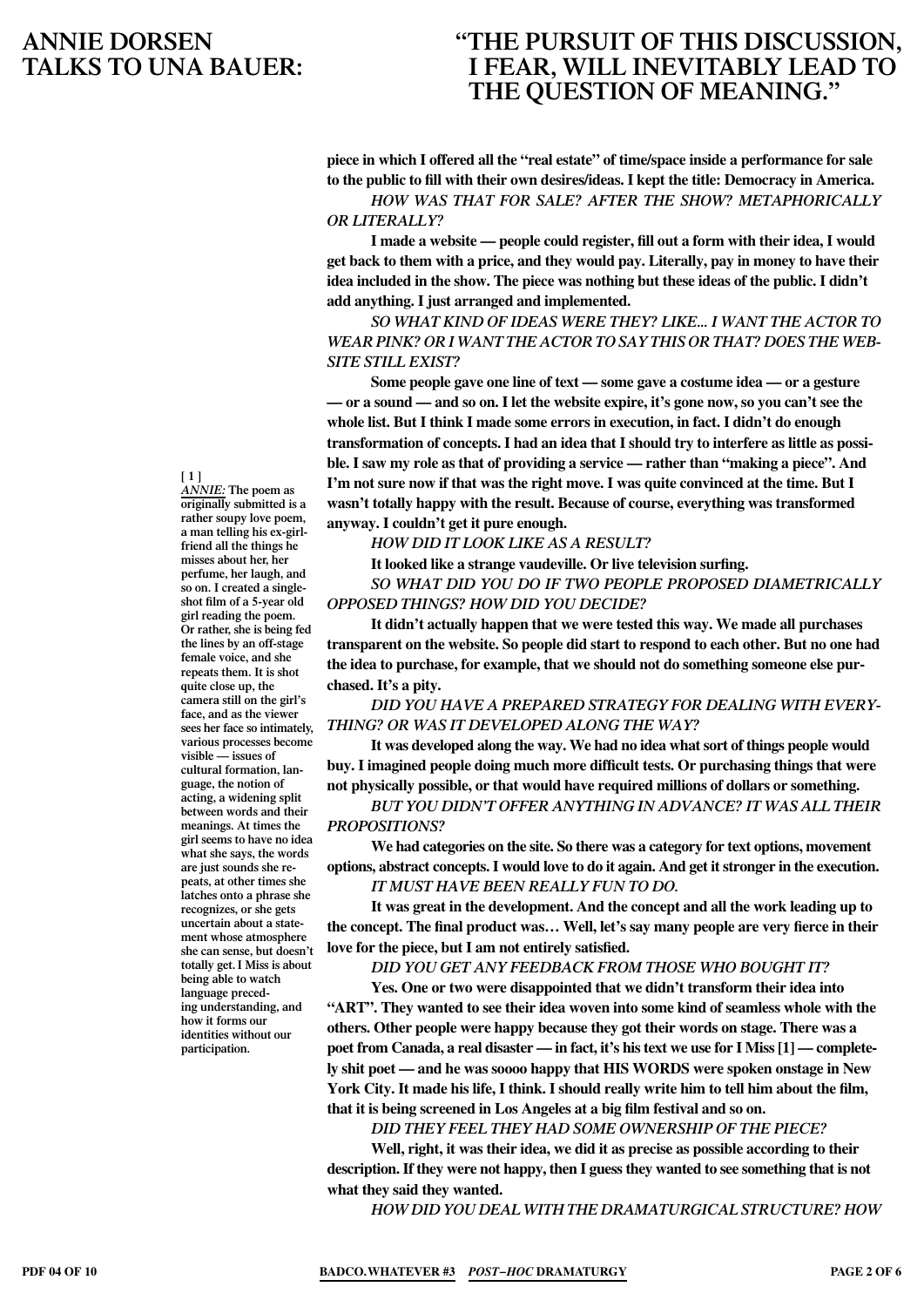# **"The pursuit of this discussion, I fear, will inevitably lead to the question of meaning."**

#### *did you decide what comes after what? Because this sounds like an accumulation of ideas.*

**It was like making a collage. I didn't develop a good procedure for this. It was too chaotic a process.**

*Okay, but in a collage you don't have temporality.* 

**Yes. And a two−dimensional collage is not linear. So, Democracy is a linear, time− based collage. But in fact we did do quite some simultaneousstuff — so not purely linear.**

*But did you do any kind of decision−making about what comes when, or were you just doing stuff in the order that people were paying for them?*

**No, I made decisions. Again, not a very pure process. An area I'd like to think more about if I ever do it again. In one sense it's the key question. To also understand that the space and time of a performance are not neutral. There is a power dynamic in this space.**

*Do you think you would develop some kind of procedure that wouldn't involve you second time around?*

**We alluded to this with some purchases. We sold the first word at a much higher price. And the last word. But we didn't do enough thinking about how to valuate the time/ space. Where is the good time slot? Is the first ten minutes best? Or the last five? When is attention highest and so on? As though you were buying advertising space on TV.**

*You were offering categories in the beginning.* 

**And, sadly, but not surprisingly, most people stuck to them.**

**.***..and these categories were common sense categories.* **Yes.**

*…which is, in a way, the most neutral strategy of doing it.* **It did seem so. But I wonder if, in fact, it could also have been just a simple form.**

**No categories, just a blank box for the user to input their idea without guidance.** *Yes, that would have been interesting. Because a structure would have evolved anyway.* 

**Yes, when people see what the others did before, then something might develop between them, with less of my direction.**

*Did you have characters as categories? Because that is already so defining.* 

**We offered the chance to assign a name to one of the actors. But no one did this.** *How did you define the price?*

**Again, quite arbitrary. Based on amount of labour, materials needed (if any) and amount of performance time the idea would take. So, actually, not so arbitrary.**

*What about concepts?*

**Concepts were expensive. Themes were cheap. Highest priced item was the interpretation.**

*How did you do interpretation? I mean... how do you interpret within the performance?*

**Part one of the interpretation agreement: I agreed that in all future discussions of the project (public or private, for press, no matter what) I would use the buyer's interpretation as the official interpretation. Part two: was a kind of certificate for the buyer with the agreement. Part three: the interpretation would be made available in the evening program as a separate sheet.**

*So if you told a different interpretation you could be sued?*

**Exactly. I would be talking with you in those terms now. But no one bought it. It was very expensive.**

*How much was it?* 

**\$2500. But we did a half price sale towards the end. Maybe it's not so much that**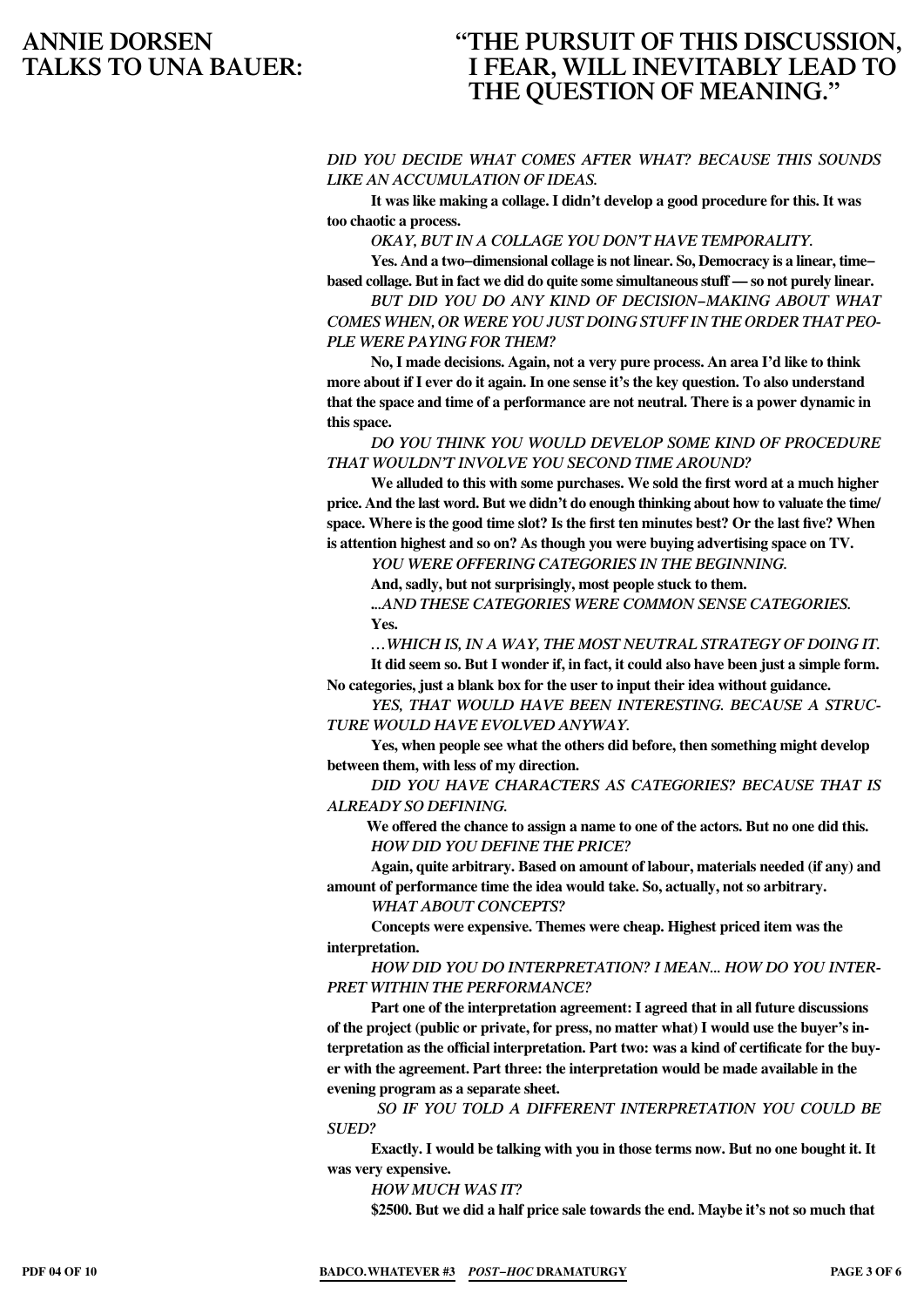### **"The pursuit of this discussion, I fear, will inevitably lead to the question of meaning."**

**I'm unsatisfied with the result as I am unsatisfied with the public's behaviour!**

*Would you agree to any kind of interpretation? Say a totally random one. Like this is a show about a bunch of aliens trying to kidnap the president of the USA. Even though no aliens were there and no president was there.* 

**Sure. No problem. Or "the piece is really about Annie Dorsen's latent paedophilia and rampant drug addiction" and so on.**

*What were the themes?*

**No one bought themes either. The public was awful basically.**

*So what were they buying mostly? Suggesting lines for the text?*

**Lines of text, lighting idea, movement ideas, a song, actions.**

*Yes, concrete stuff. That you can "see" the immediate value of.*

**Correct. Quite boring.**

*Yes, it is very predictable behaviour... and not really ENTREPRENEURIAL if you think about it.*

**People could have bought absolutely anything, including the right to claim authorship of the performance for example. They could have really tested the idea. But they didn't. So in the end the politics of the piece remained a bit inert.**

*Well, you would have been in trouble if they did.*

**But it would have been great to be displaced — to have sold my country, so to speak… There was one consortium. A group got together to buy a more expensive thing. But it wasn't very interesting. They bought that we had to make an audience member strip at every showing. And if we couldn't convince anyone, we would have to cancel the rest of the performance. But every night, someone stripped. I can imagine doing the piece in Zagreb and getting a very hard time — people asking complex questions.**

*So in a way, your own dramaturgical concept defeated you because its potentiality was far more interesting that its actuality.*

**Yes. Also true about the new piece, Hello Hi There (2010), by the way. Or at least I thought that might be true after the first few performances. Now that we've been touring for a while, yes, I understand something different about how the piece functions. In fact it is very sensitive to group dynamic — because the computers don't give anything back, asit were, they are unaware of how the audience is responding — so night to night the energy of the room is entirely a product of the audience's energy. Most nightsit works great, exactly what I would wish, multiple responses, always changing — but we've had a few performances when the audience seemed to make a group decision that the piece is just very funny, or boring…and then you can feel all the thinking in the room turn off. ButstillI have the feeling that the entire range of consequences of the piece doesn't totally get actualized within the hour−long experience of the piece. Maybe it continues to open up for people in the hours or days after.**

*Why did this new piece defeat you?*

**A good question — why is the potential more interesting that the result in this case? I think because in theory one understands the contingency at work, the potential alternate choices the bots could make, and the liveness of the operation. In actual, you see only one linear path through the database, and it's hard to really FEEL that there were other options, and that the computers are making choices in every second. That's maybe one part of it. Humans make all kinds of funny faces while we think. Computers have no visible process in that sense.**

*So you don't have the feeling of contingency, but just determination.*

**Yes — we tried to show some of the inner processing. We made a little application**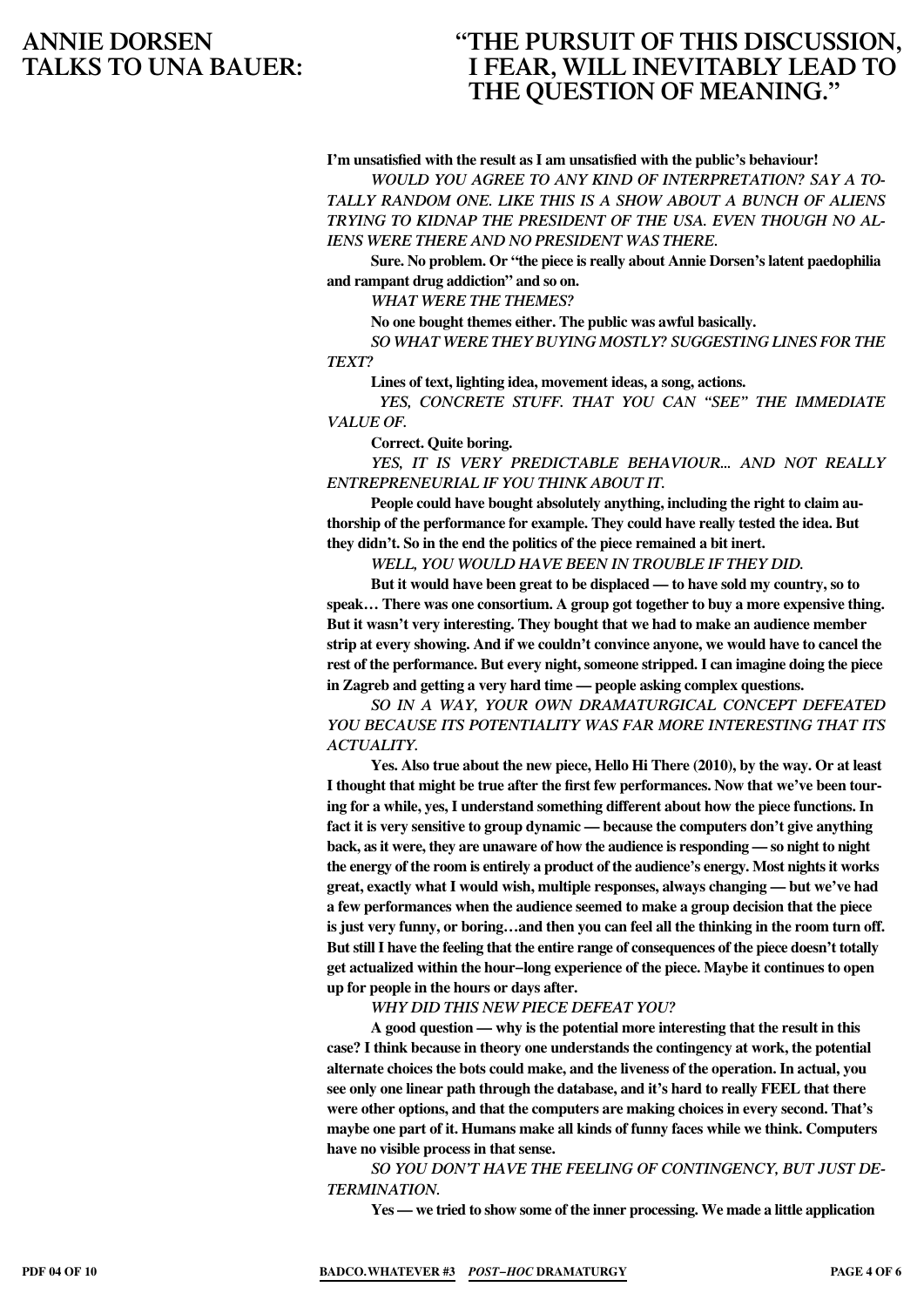# **"The pursuit of this discussion, I fear, will inevitably lead to the question of meaning."**

**that bounced the processing onto the screen. An application that showed the console working. A graphic representation of the processing. Like a diagram. And it helped. But didn't solve this.**

*I see you have Chomsky. How did you get into this debate?*

**The performance always starts with: "the pursuit of this discussion, I fear, will inevitably lead to the question of meaning." In fact I started the concept with the Chomsky−Foucault debate. I was interested in this big meeting between two legendary thinkers, and in the fact that they communicated extremely badly. So I got interested in the failure of dialogue to advance thought. Then I was also interested for two other reasons. The proposal of Chomsky, that all humans everywhere have enormous creative and political potential because they can invent new speech — this seemed challenged in a rather beautiful way by chatbots, who invent new language but … are they creative? Do they have "political potential?" Then, too,I wasinterested in this moment of the early 1970s, when there was still some feeling in the air that revolution was possible — or, you could say, that feeling wasfreshly dead. And there seemed to be a kind of rhyme with the freshly dead optimism of AI developers, who thought in the 1960s that they could quite soon crack the code of human language production and create genuine thinking machines. By the early 1970s they realized —ah, perhaps not, it's not so simple after all. So in both the debate and in the technology there is a feeling of fading optimism, of reconciling with failure.**

*Do you know all the textual options of response... or is that always random?*

**I know most of them by now. The database has about 3000 statements. So in a way it's notso big. And I adjusted thingsif they were consistently doing something horrible.**

*So the answer could be any of the 3000 statements? Or not?* **No, because it uses pattern−matching. So in practice there are notso many options for each statement. Sometimes as few as two. Sometimes as many as twenty. But usually not more. And of course, for creating a performance this is quite important because it means I can mess around with it until it has the potential to make a sort of sense.**

*So would you say that there is some sort of liveness in the performance?* 

**Oh yes. It is live.**

*Where is the liveness?*

**In the computers. They are running live. They are not playback machines. They are generating a new script.**

*But there is a finite number of combinations?*

**Now, you could also argue — that because they have such a limited data-base, this affects somehow the question of liveness. But then I think we get into very interesting ontological territory.**

#### *Is liveness defined by arbitrariness? What are the properties that make something "live"?*

**We know the capacity for death is one. But "live" performers are not often dying. But they could. There is a nice text by Philip Auslander about chatbots [2], if you would ask for proof of liveness, this is the direction I would go. That liveness itself becomes a very muddy concept when you are dealing with chatbots.**

*Yes, they are not often dying but the possibility that they might is what gives it some sort of aura.*

**Yes, this is what Herbert Blau writes in response to Auslander [3]. Auslander writes that chatbots are the locus of a new kind of crisis of liveness.**

*It is not super interesting if you have only two options: dead or alive....*

**No, it's not a good argument. I can imagine all sorts of contemporary situations that seem to operate in a grey area between live and not−live. You feel that I am live now while we talk on skype?**

**[ 3 ] Auslander quotes** 

**[ 2 ] Philip Auslander, "Live from Cyberspace: or, I was sitting at my computer this guy appeared he thought I was a bot", PAJ: A Journal of Performance and Art, 70 (Volume 24, Number 1), January 2002, pp. 16−21**

**Herbert Blau, "Blooded Thought: Occasions of Theatre" (New York: Performing Arts Journal Publications, 1982), p.134. "In a very strict sense, it is the actor's mortality which is the actual subject [of any performance], for he is right there dying in front of your eyes." Blau responds in the same issue: "Human nature of the bot: a response to Philip Auslander", PAJ: A Journal of Performance and Art, 70 (Volume 24, Number 1), January 2002, pp. 22−24.**